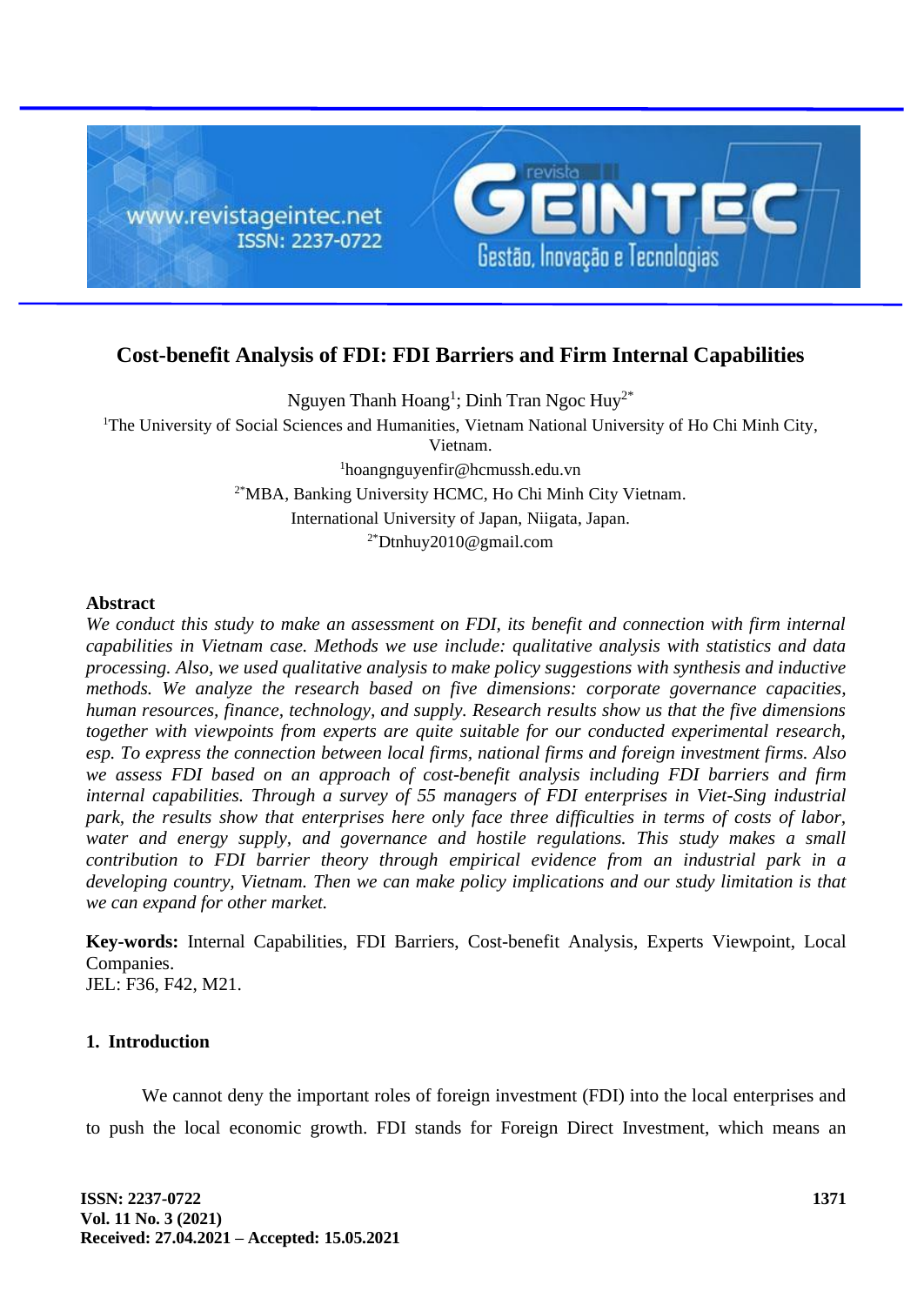investment made by a company or individual of one country in another country. This is a form of long-term investment and is made by setting up business establishments, factories with the purpose of gaining business benefits and holding management rights in hand.

We figure out the FDI investment in the below chart:





Shown in the above chart, The number of projects with FDI has been increasing over 20 years.

Then we can experience of values and benefits from FDI companies into the local economy and firms including but not limited to: technology transfer, knowledge transfer and capital transfer, etc. Together with management experience transfer, FDI firms have contributed much to increase productivity of local companies, both in terms of revenues and profits, national budget contribution and of social values creation such as high employment for pushing the local economy.

This paper organized with introduction, literature review, main results, discussion and conclusion.

### **2. Literature Review**

For the World Trade Organization, FDI is understood as the business activity or the purchase of business assets abroad by an investor, including the holding of ownership and control of the interests of a foreign company.

<sup>(</sup>Source: Bureau statistics)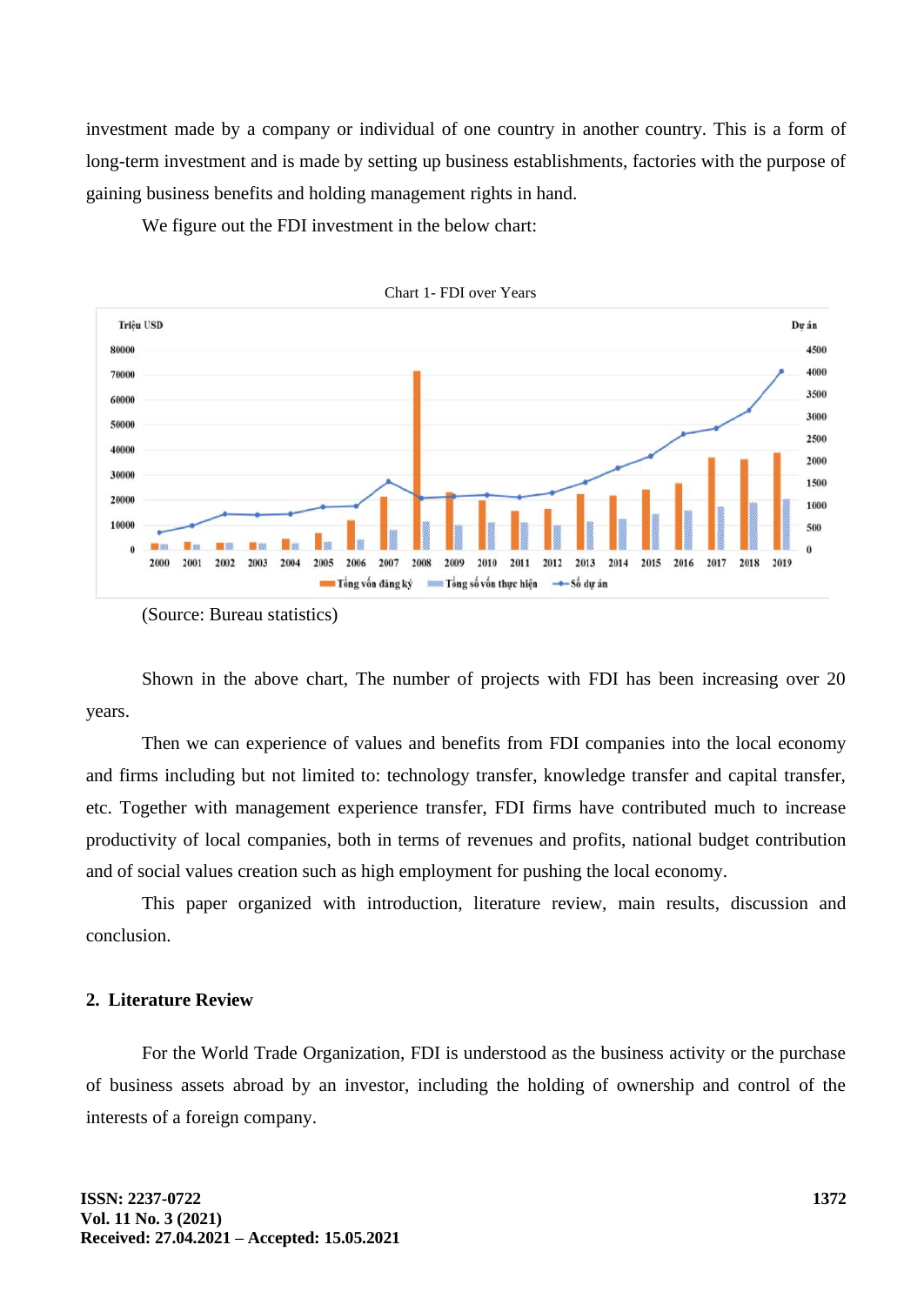Hoang Thanh Hanh, Dinh Tran Ngoc Huy, Nguyen Thi Thanh Phuong, Le Thi Viet Nga, Pham Tuan Anh (2020) presented the findings explore that positive nexus among the international trade, real output, financial development, foreign direct investment and consumption of RE (renewable energy) sector.

We also can summarize some previous studies in below tale:

| <b>Authors</b>                      | Year | <b>Contents, results</b>                                                                                                                                                                                                                                                                                                                                                                                                                                                                                                              |
|-------------------------------------|------|---------------------------------------------------------------------------------------------------------------------------------------------------------------------------------------------------------------------------------------------------------------------------------------------------------------------------------------------------------------------------------------------------------------------------------------------------------------------------------------------------------------------------------------|
| Kim and Lyn                         | 1987 | They see that multinational companies (foreign) attracted by US market<br>and focus on industries having intensive R&D efforts with many<br>marketing plans.                                                                                                                                                                                                                                                                                                                                                                          |
| <b>Bitzenis</b>                     | 2006 | Pointed that obstacles that foreign investors and foreign Multinational<br>Enterprises (MNEs), from certain sectors and origin, faced during the<br>establishment of their FDI projects in a transition country, such as<br>Bulgaria. Survey concluded that foreign MNEs looked upon bureaucratic<br>or administrative issues and the regulatory environment, together with<br>corruption, political and macroeconomic instability, as the most decisive<br>barriers in their decision to undertake FDI projects in a Balkan country. |
| Azzimonti<br>and Sarte              | 2007 | Stated that Lack of commitment of a government that cannot write binding<br>contracts with multinational corporations, together with the existence of<br>redistributive uncertainty of the amount expropriated, result in excessive<br>expropriation. We find that, consistent with empirical work, countries that<br>are politically stable attract more FDI because foreign investors expect<br>lower expropriation rates.                                                                                                          |
| Jordaan,<br>Douw and<br>Qiang, 2020 | 2020 | There are 3 jey compnents that affect FDI and local firms connection such<br>as: materials demand and FDI firm local sources policy, macro conditions,<br>infrastructure and local enterprises ability.                                                                                                                                                                                                                                                                                                                               |
| OECD-<br>UNIDO,<br>2019             | 2019 | Still there is low ratio of buying input raw materials in ASEAN, by<br>foreign multinational corps, for instance, of that, ratio in Vietnam just<br>about 20%, and 5% of input materials produced by local firms.                                                                                                                                                                                                                                                                                                                     |
| Jordaan et al                       | 2020 | From World Bank, SMES have restrictions such as limited capacity,<br>material lacking, small scale of production, etc.<br>On the other hand, FDi will create intl business experience and help local<br>firms to take part in global supply chain as a supplier to FDI, participation<br>in global value chains, participation in research and development, then<br>firms can benefit in terms of governance, technology gap, capital, etc.                                                                                           |

Table 1- Summary of Previous Studies

Dinh Tran Ngoc Huy (2015) mentioned After the recent global crisis, corporate scandals and bankruptcy in US and Europe, there is some certain evidence on weak corporate governance, risk management and audit system. The 2009 India Code of Corporate Governance also revealed that during the crisis time, there are certain weaknesses although corporate structure is fairly durable.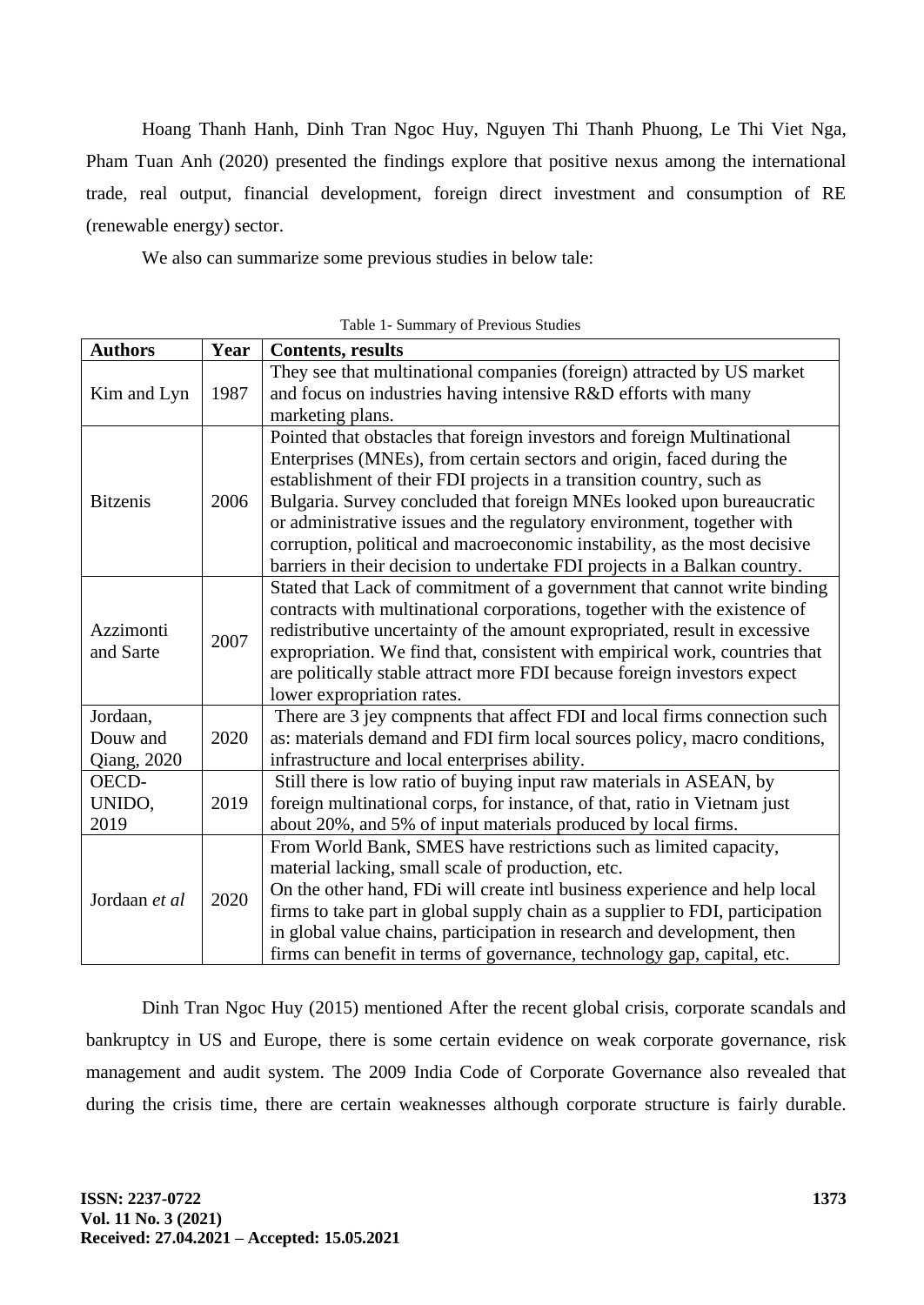Besides, we can consider viewpoints experts' opinions around the linkage between local and FDI enterprises in Vietnam such as:

"Enterprises lack labour skills, governance capacity, little technological innovation, difficult access to finance ..."

Ms. Pham Chi Lan, Economist, Former Vice President of Vietnam Chamber of Commerce and Industry (VCCI)

Ministry of Industry and Trade mentioned that the three biggest hindrances for Vietnamese enterprises participating in the global value chain are capital, human resources and technology (Ha Linh, 2016).

### **3. Methodology**

**Qualitative method:** we collect primary data through in-depth interviews; one paper used macro-level data; then we use synthesis, inductive methods combined with dialectical materialism method to make further analysis.

#### **Quantitative Method**

### **Research Model**

Vietnam - Singapore Industrial Park II-A (VSIP II-A), established in 2008, is located in Binh Duong province, with a total area of 1000 Ha.

Industries attracting investment include Manufacture, assembly & auto parts; Power electronics; Mechanical; Textile; Pharmaceutical & healthcare; Food & Beverages; Supporting industry & other industries. This is one of the most successful industrial parks in Vietnam.

Dependent variable: FDI-I: Investment Plan

Independent variables:

- 1. POL: Volatility of the Political Environment
- 2. LB-S: Limited availability of Skilled Labor
- 3. TRANS: Low Transparency
- 4. LB-C: High Costs of Labor
- 5. LB-P: Low Labor Productivity
- 6. TAX: Insentive of Tax
- 7. INF-P: Poor Physical Infrastructure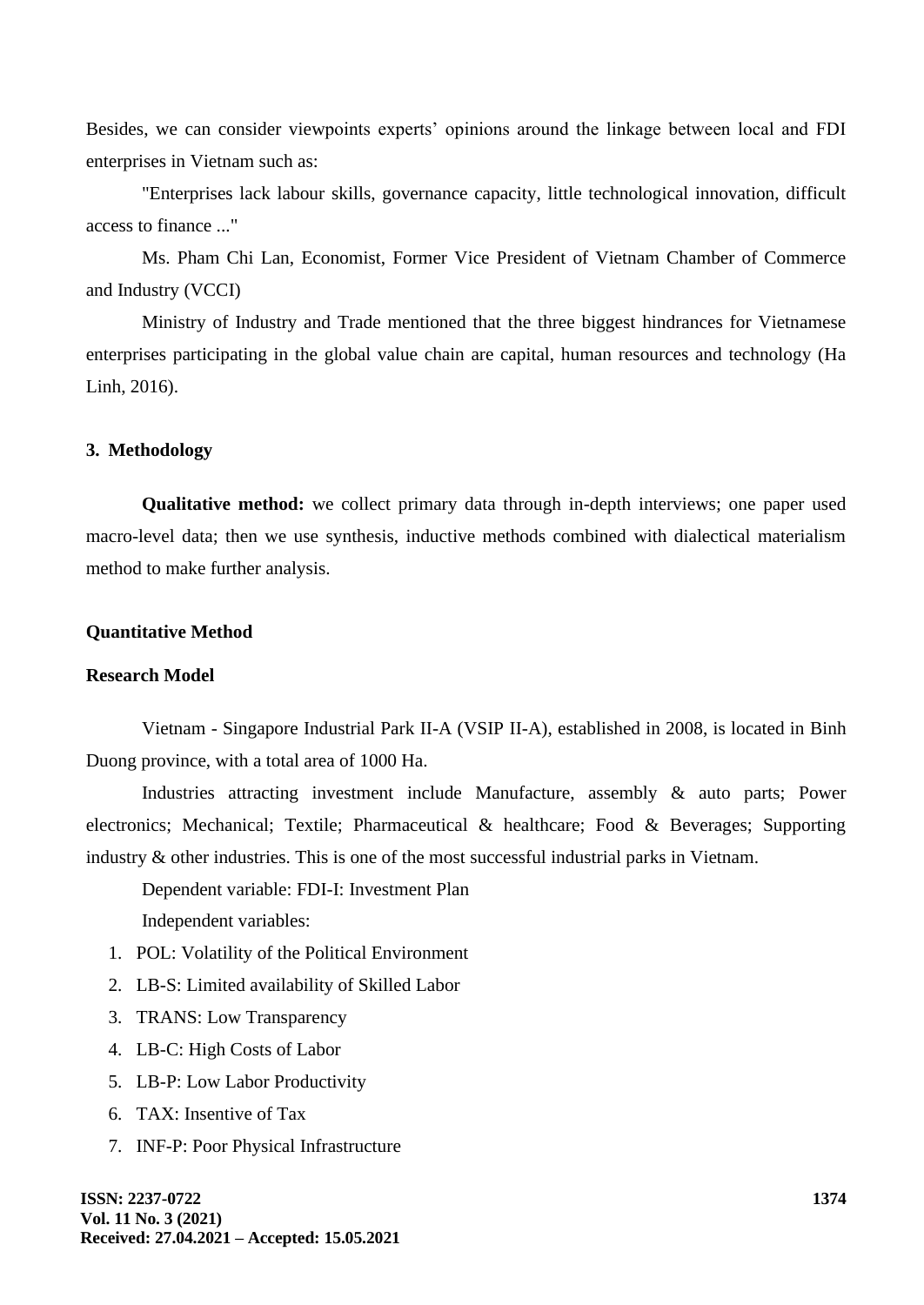- 8. INF-S: IT infrastructure
- 9. WES: Poor Water and Energy Supply
- 10. UME: Unstable macroeconomic environment
- 11. GOVN: Poor Governance and Hostile regulations

# **Research Method and Data**

Survey questionnaire to 91 enterprises in Viet-Sing Industrial Park in Binh Duong province, Vietnam.

Responses: 51.

## **4. Main Results**

Cost-benefit Analysis of FDI Investment

| <b>Cost analysis</b>                           | <b>Benefits Assessment</b>                     |
|------------------------------------------------|------------------------------------------------|
| If we manage environment bad, we can receive   | - Management experience transfer:              |
| bad results for example Formosa Ha Tinh        | Management experience from developed           |
| project, Vedan and other projects              | countries can transfer to developing countries |
| Also we can keep FDI inside the country and    | to push productivity in various sectors:       |
| manage better price transfer in FDI firms.     | manufacturing, services, banking and finance,  |
| In addition, Technology transfer need to be    | stock markets, etc.                            |
| assessed during operation of FDI firms.        | - Technology transfer:                         |
| (But good management of FDI firms and good     | Good technology, for instance, environmental   |
| environment solutions also need to be rewarded | technology can be transferred to keep our      |
| by the local authorities over years through    | country environment fresher and greener.       |
| periodical assessment).                        | - Capital transfer:                            |
| Next, FDI investment can create big size       | Good cash flows can enter into the countries   |
| companies, threats for local firms and lead to | in various projects: environment to food and   |
| capital transfer in local sector.              | beverage and investment and banks.             |

Beside, OECD (2002) stated that With most FDI flows originating from OECD countries, developed countries can contribute to advancing this agenda. They can facilitate developing countries' access to international markets and technology, and ensure policy coherence for development more generally; use overseas development assistance (ODA) to leverage public/private investment projects; encourage non-OECD countries to integrate further into rules-based international frameworks for investment.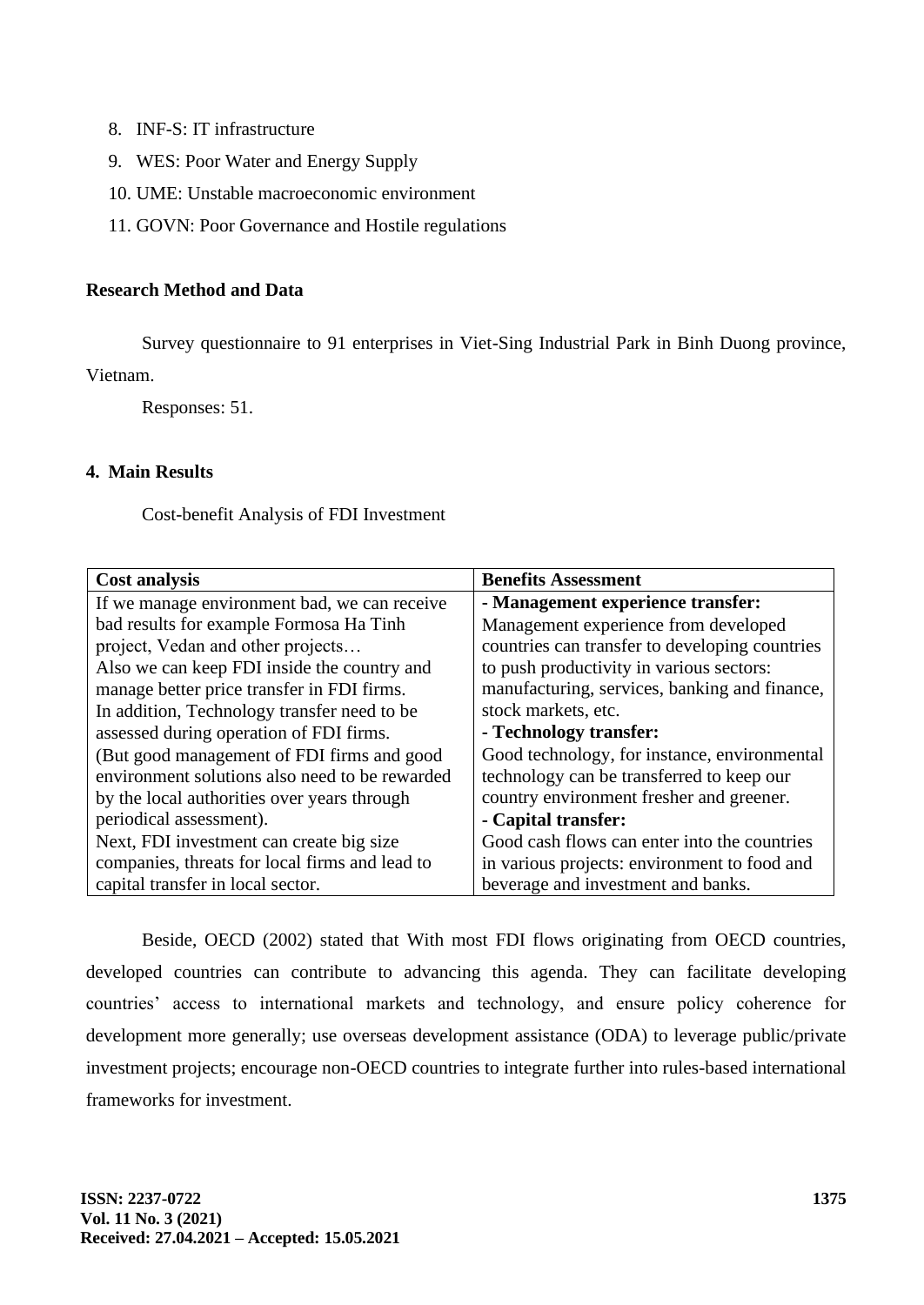#### **Factors that affect FDI Investment**

The global crisis 2007-2009 has influenced significantly to global economic growth and to FDI. Then, the covid 19 in recent years and China-USA commerce war has affected too much to FDI investment into developing countries esp. Vietnam, Myanmar and Southeast Asian countries.

After China-USA trade war, investment from China can move to Vietnam, as well as investment capital from USA can be attracted to our country, also we can increase huge volume of export of agricultural products and others to these big nations and potential markets.

### **Reasons that we can Push FDI Investment**

Vietnam has stable economic growth and political state, we also maintain good international relations with neighbor countries in Asia Pacific and Europe and America.

Vietnam also can provide suitable and adequate training to upgrade our employee and labor force in various industries and sectors such as education, manufacturing, banking and finance, medicine, etc.

### **Viewpoints on FDI Barriers and Results**

The results (in below figures) showed that this model was significant with  $Sig. < 0.000$ , with no multicollinearity (VIF < 10). The value of  $\mathbb{R}^2$ , adjusted  $\mathbb{R}^2$  and F-value were 0.453, 0.299 and 2.940 respectively. This meaned the variation of the dependent variable was explained by 45.3% of the variation in the independent variable.

Of the eleven criteria included in the survey, six are not statistically related to the investment plan of the enterprise. This can also be understood that these criteria are not barriers to the operation of enterprises at VSIP. The remaining five criteria have a statistical relationship with the investment plan. In which, two criteria that have a positive impact are tax incentives (TAX) and soft infrastructure (INF-S) including information and communication systems and technology applications in the management of VSIP. If the convenience of technological infrastructure increases 1% then investment expansion increases 0.697%. The same goes for the relationship between tax incentives (1%) and investment plans (0.237%).

Although we did not expect a barrier in this study; Unfortunately, there are three factors that negatively affect the future investment plans of FDI enterprises in VSIP. First of all, the cost of labor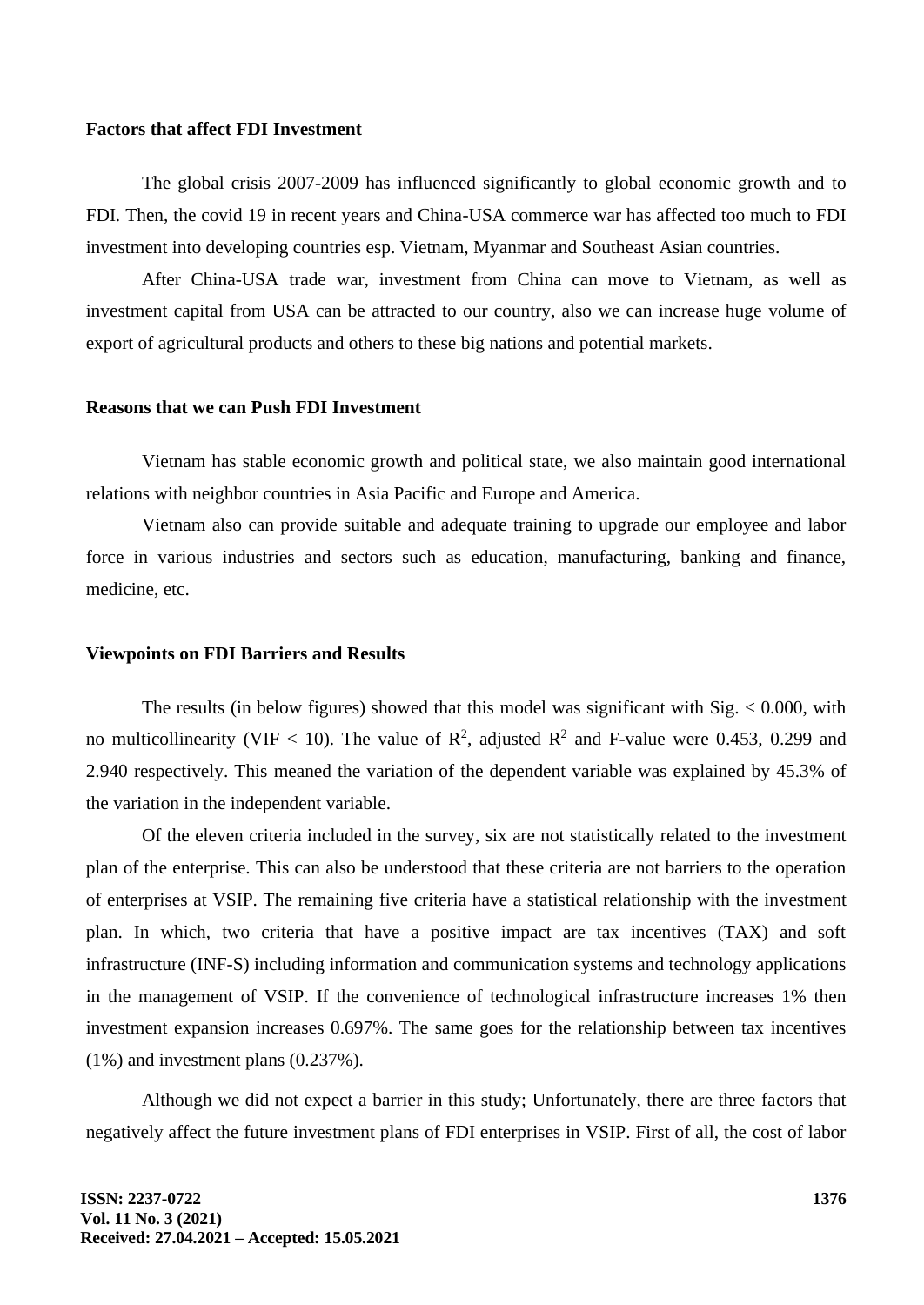is increasing. If the regional minimum wage is taken as the base, VSIP belongs to region I, the salary in 2009 is 800,000 VND (Decree 110/2008/ND-CP), then in 2019 it has increased 5.22 times to reach 4,180,000 VND (Decree Decree 157/2018/ND-CP); and increase to VND 4,420,000 by 2020 (Decree No. 90/2019/ND-CP). Increasing labor costs while the labor supply is increasingly scarce makes it understandable for businesses to consider expanding.

Research shows that a 1% increase in labor costs will reduce 0.401% for maintaining or expanding investment in VSIP. For manufacturing enterprises, electricity and water are two important inputs. The shortage or supply interruption of these two input sources will greatly affect the production activities of enterprises. Therefore, when Poor Water and Energy Supply (WES) increases by 1%, it will negatively affect investment plans of enterprises by 0.328%. It is surprising that VSIP is operated by a Singaporean enterprise, but the research results show that investors are still not satisfied with the regulations and governance of VSIP. This level of negative impact is quite high, just 1% dissatisfaction can cause a decrease in investment plan by 0.393%.

Among these five impact factors, the good thing is that technology application infrastructure has the strongest positive impact (0.840), followed by WES (0.518), LB-C (0.478), GOVN (0.454), and TAX (0.332).

Figure 1 - Model and ANOVA Results

| <b>Model Summary</b>                                                                                 |                |          |                          |                            |  |  |  |
|------------------------------------------------------------------------------------------------------|----------------|----------|--------------------------|----------------------------|--|--|--|
| Model                                                                                                |                | R Square | <b>Adjusted R Square</b> | Std. Error of the Estimate |  |  |  |
|                                                                                                      | $.673^{\rm a}$ | .453     | .299                     | .780                       |  |  |  |
| a. Predictors: (Constant), POL, LB-S, TRANS, LB-C, LB-P, TAX, INF-P, INF-S, WES, UME,<br><b>GOVN</b> |                |          |                          |                            |  |  |  |

| <b>ANOVA</b> <sup>a</sup>                                                                            |            |                |    |             |       |                   |  |
|------------------------------------------------------------------------------------------------------|------------|----------------|----|-------------|-------|-------------------|--|
| Model                                                                                                |            | Sum of Squares | df | Mean Square | F     | Sig.              |  |
|                                                                                                      | Regression | 19.680         | 11 | 1.789       | 2.940 | .006 <sup>b</sup> |  |
|                                                                                                      | Residual   | 23.732         | 39 | .609        |       |                   |  |
|                                                                                                      | Total      | 43.412         | 50 |             |       |                   |  |
| a. Dependent Variable: FDI-I                                                                         |            |                |    |             |       |                   |  |
| b. Predictors: (Constant), POL, LB-S, TRANS, LB-C, LB-P, TAX, INF-P, INF-S, WES, UME,<br><b>GOVN</b> |            |                |    |             |       |                   |  |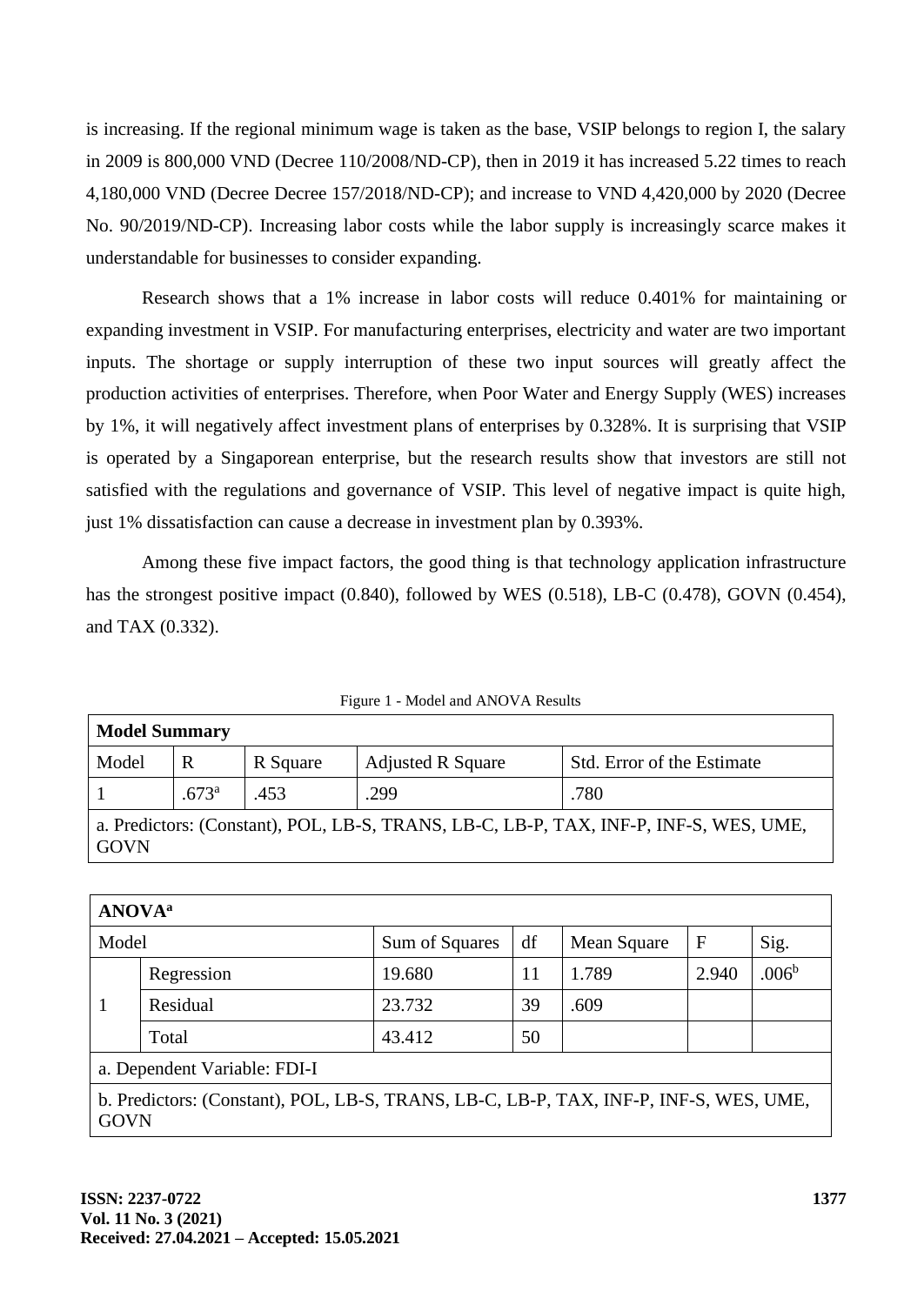| Coefficients <sup>a</sup>  |              |                |            |              |          |          |                   |            |
|----------------------------|--------------|----------------|------------|--------------|----------|----------|-------------------|------------|
| Model                      |              | Unstandardized |            | Standardized |          |          | Collinearity      |            |
|                            |              | Coefficients   |            | Coefficients | t        | Sig.     | <b>Statistics</b> |            |
|                            |              | B              | Std. Error | <b>B</b> eta |          |          | Tolerance         | <b>VIF</b> |
|                            | (Constant)   | 3.129          | .873       |              | 3.582    | .001     |                   |            |
|                            | $LB-S$       | .047           | .118       | .052         | .401     | .690     | .829              | 1.206      |
| 1                          | $LB-P$       | .073           | .130       | .083         | .560     | .579     | .639              | 1.565      |
|                            | $LB-C$       | $-.401$        | .141       | $-.478$      | $-2.845$ | $.007*$  | .496              | 2.016      |
|                            | <b>TAX</b>   | .237           | .128       | .332         | 1.854    | $.071**$ | .438              | 2.281      |
|                            | <b>INF-P</b> | $-.006$        | .166       | $-.007$      | $-.035$  | .972     | .374              | 2.677      |
|                            | <b>WES</b>   | $-.328$        | .138       | $-.518$      | $-2.379$ | $.022*$  | .296              | 3.376      |
|                            | <b>INF-S</b> | .697           | .198       | .840         | 3.519    | $.001*$  | .246              | 4.062      |
|                            | <b>GOVN</b>  | $-.393$        | .230       | $-.454$      | $-1.709$ | .095**   | .198              | 5.045      |
|                            | <b>UME</b>   | .197           | .179       | .251         | 1.100    | .278     | .270              | 3.708      |
|                            | <b>POL</b>   | .098           | .131       | .165         | .744     | .461     | .284              | 3.519      |
|                            | <b>TRANS</b> | $-.195$        | .122       | $-.227$      | $-1.597$ | .118     | .692              | 1.446      |
| a. Dependent Variable: FDI |              |                |            |              |          |          |                   |            |

Figure 2 - Model and Coefficient Results

 $(*)(**)$ denote significance at 5%, 10% level.

### **Barriers for FDI**

First, in some key strategic sectors, FDI investment can be limited, this is depending on each country policy. There might be some other restrictions for FDI investment in each country case.

Second, Profits flows from FDI firm might not be re-invested into company operation, so the firm cannot develop more.

# **5. Discussion**

We see advantages of FDI investment such as: FDI benefits measure through GDP growth, export values and quantities, capital invested, and jobs created.

On the other hand, we also find out barriers of FDI investment for instance: the disparity or gap between internal capabilities of local and foreign companies.

# **6. Conclusion**

Looking at the fluctuation of FDI inflows into Vietnam, it shows that foreign investors are looking towards some service industries of Vietnam such as real estate business; wholesale and retail,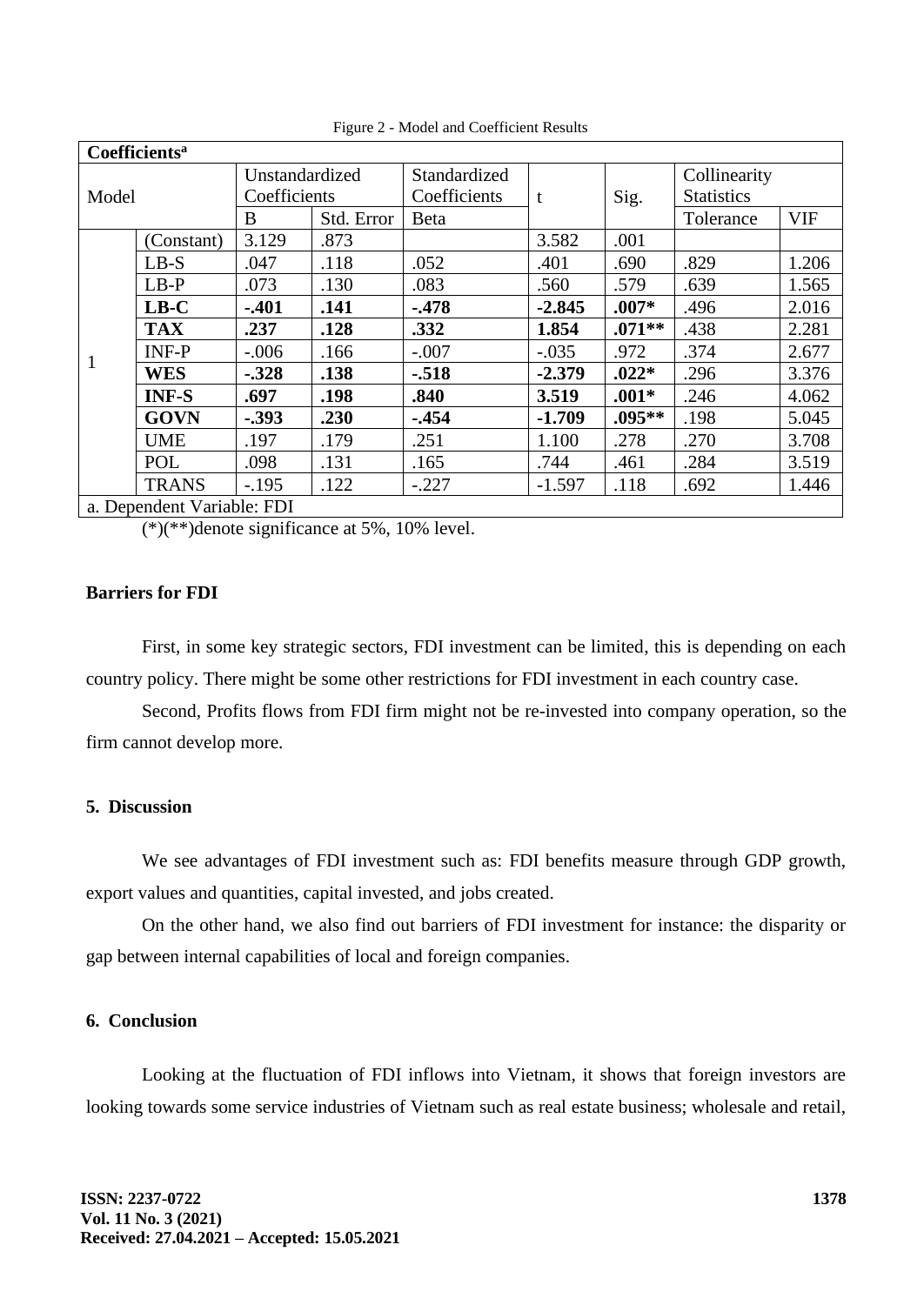repair of automobiles, motorcycles and motorbikes; professional activities, science and technology and prominently the arts, and entertainment industry.

Our country need to increase advantages and strengths from FDI more and more, such as medium to advanced technology transfer and environmental management technology. Form policy side, we need to evaluate the quality of FDI investment over years, and increase quality of FDI in several markets such as real estate, etc.

Hence, the government and local authorities need to evaluate internal capabilities of local firms, if they give low results, then we need to push more FDI investment. Our study shows barriers not only to help FDI enterprises but also to help host countries see the future to improve the investment environment, quickly fill and remove obstacles.

#### **7. Limitation of Research**

We can expand for other market and collect information from foreign experts' opinions as well.

**Acknowledgement:** Thank you very much editors, friends in assisting this publishing.

### **References**

Bolarinwa, O.A. (2015). Principles and methods of validity and reliability testing of questionnaires used in social and health science researches. *Nigerian Postgraduate Medical Journal*, 22(4), 195. doi:10.4103/1117-1936.173959.

Azzimonti, M., & Sarte, P.D.G. (2007). Barriers to Foreign Direct Investment Under Political Instability. *Economic Quarterly, 93*(3), 287–315.

Bitzenis, A.P. (2006). Decisive FDI barriers that affect multinationals business in a transition country, *Global Business and Economics Review, 8*(1-2):87-118. DOI:10.1504/GBER.2006.008778

Boomsma, A. (1985). Nonconvergence, improper solutions, and starting values in lisrel maximum likelihood estimation, *Psychometrika*, 50(2). doi: 10.1007/BF02294248

Cortina, J.M. (1993). What Is Coefficient Alpha? An Examination of Theory and Applications. *Journal of Applied Psychology*, 78(1). doi: 10.1037/0021-9010.78.1.98

Costello, A.B. and Osborne, J.W. (2005). Best practices in exploratory factor analysis: Four recommendations for getting the most from your analysis, *Practical Assessment, Research and Evaluation*, 10(7). doi: 10.7275/jyj1-4868.

DeVellis, R.F. (2016). Scale Development Theory and Applications (Fourth Edition), *SAGE Publication*, 4.

Field, A. (2013) *Discovering statistics using IBM SPSS statistics*, *Statistics*.

**ISSN: 2237-0722 Vol. 11 No. 3 (2021) Received: 27.04.2021 – Accepted: 15.05.2021**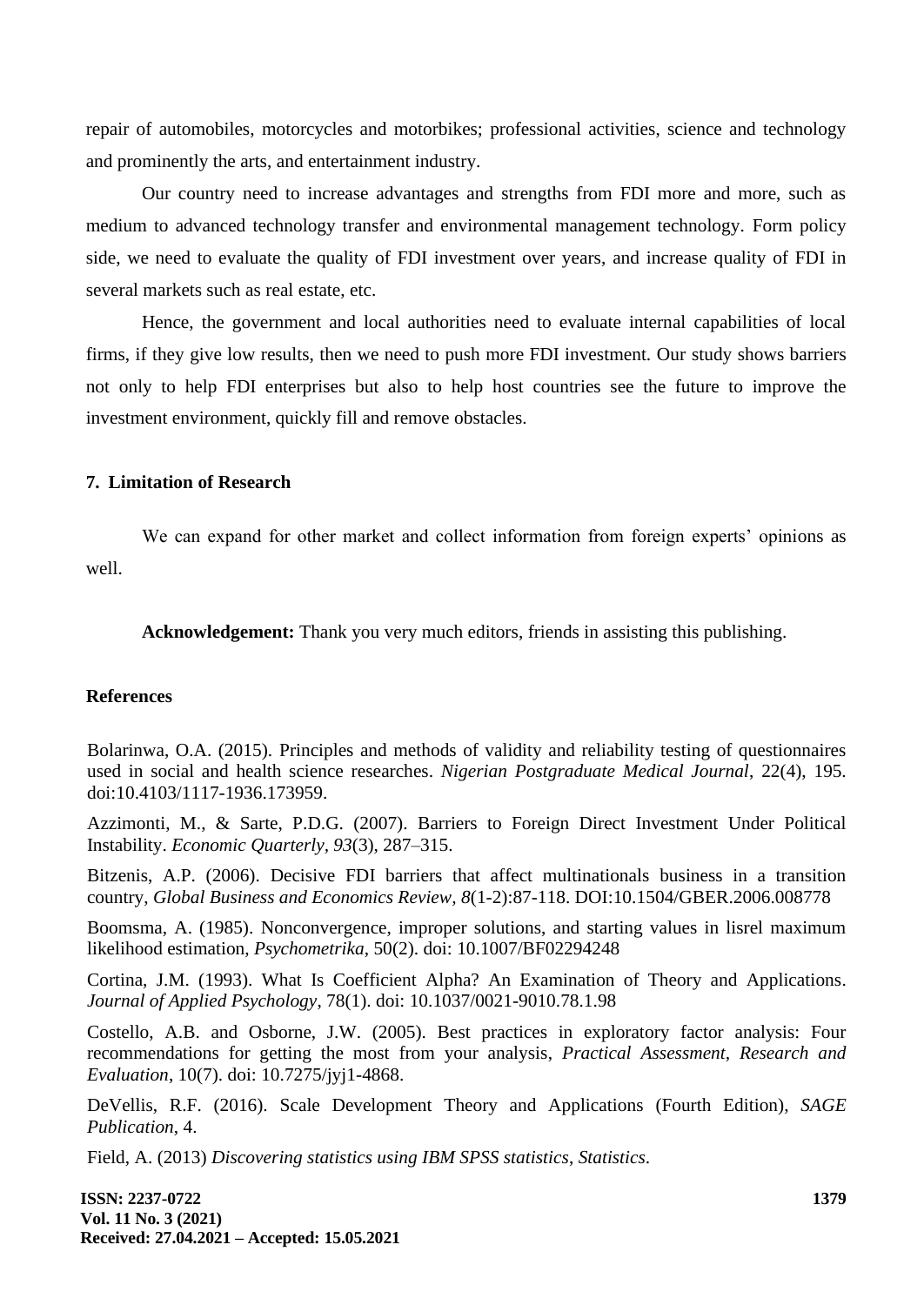Gudgeon, A.C., Comrey, A.L. and Lee, H.B. (1994). A First Course in Factor Analysis. *The Statistician*, 43(2). doi: 10.2307/2348352

Ha Linh (2016). Tham gia chuỗi cung ứng toàn cầu: Doanh nghiệp cần thêm sự hỗ trợ, *Bộ Tài chính*. https://mof.gov.vn/webcenter/portal/tttc/r/m/cochechinhsach/cochechinhsach\_chitiet?dID=99721&d DocName=MOFUCM096317&\_adf.ctrl-state=1aqcjdcox2\_4&\_afrLoop=560555260796625.

Hair, J.F. (2010). Multivariate Data Analysis, *Vectors*. doi:10.1016/j.ijpharm.2011.02.019.

Héder, M. (2017). From NASA to EU: The evolution of the TRL scale in Public Sector Innovation, *Innovation Journal*, 22(2).

Hoang, T. and Chu, N.M.N. (2008). *Analyzing research data with SPSS, Part 1 and Part 2*. Ho Chi Minh, Vietnam: Hong Duc.

Hac, L.D., Huy, D.T.N., Thach, N.N., Chuyen, B.M., Nhung, P.T.H., Thang, T.D., Anh, T.T. (2021). Enhancing risk management culture for sustainable growth of Asia commercial bank -ACB in Vietnam under mixed effects of macro factors, *Entrepreneurship and Sustainability Issues,* 8(3).

Hang, T.T.B., Nhung, D.T.H., Hung, N.M., Huy, D.T.N., Dat, P.M. (2020). Where Beta is going– case of Viet Nam hotel, airlines and tourism company groups after the low inflation period, *Entrepreneurship and Sustainability Issues,* 7(3).

Huy, D.T.N. (2015). The Critical Analysis of Limited South Asian Corporate Governance Standards After Financial Crisis. *International Journal for Quality Research,* 9(4): 741-764.

Huy, D.T.N. (2012). Estimating Beta of Viet Nam listed construction companies groups during the crisis. *Journal of Integration and Development,* 15 (1), 57-71

Huy, D.T.N., Loan, B.T., and Anh, P.T. (2020). Impact of selected factors on stock price: a case study of Vietcombank in Vietnam. *Entrepreneurship and Sustainability Issues, 7*(4)*,* 2715-2730. https://doi.org/10.9770/jesi.2020.7.4(10)

Huy, D.T.N., Dat, P.M., và Anh, P.T. (2020). Building and econometric model of selected factors impact on stock price: a case study. *Journal of Security and Sustainability Issues, vol.9*(M), 77-93. https://doi.org/10.9770/jssi.2020.9.M(7)

Huy D.T.N., Nhan V.K., Bich N.T.N., Hong N.T.P., Chung N.T., Huy P.Q. (2021). Impacts of Internal and External Macroeconomic Factors on Firm Stock Price in an Expansion Econometric model—A Case in Vietnam Real Estate Industry, Data Science for Financial Econometrics-Studies in Computational Intelligence, 898. http://doi-org-443.webvpn.fjmu.edu.cn/10.1007/978-3-030-48853- 6\_14

Huy, D.T.N., An, T.T.B., Anh, T.T.K., Nhung, P.T.H. (2021). Banking sustainability for economic growth and socio-economic development – case in Vietnam, *Turkish Journal of Computer and Mathematics Education*, *12*(2), 2544–2553

Khwaja, Asim Ijaz., and Mian, Atif. (2005). Unchecked intermediaries: Price manipulation in an emerging stock market. *Journal of Financial Economics 78,* 243 – 241.

Hoang Thanh Hanh, Dinh Tran Ngoc Huy, Nguyen Thi Thanh Phuong, Le Thi Viet Nga, Pham Tuan Anh. (2020). Impact of Macro Economic Factors and Financial Development on Energy Projects - Case in ASEAN Countries, *Management*, *24*(2), 146-157. https://doi.org/10.2478/manment-2019- 0051

Hulin, C., Netemeyer, R. and Cudeck, R. (2001). Can a Reliability Coefficient Be Too High? *Journal of Consumer Psychology*, *10*(1).